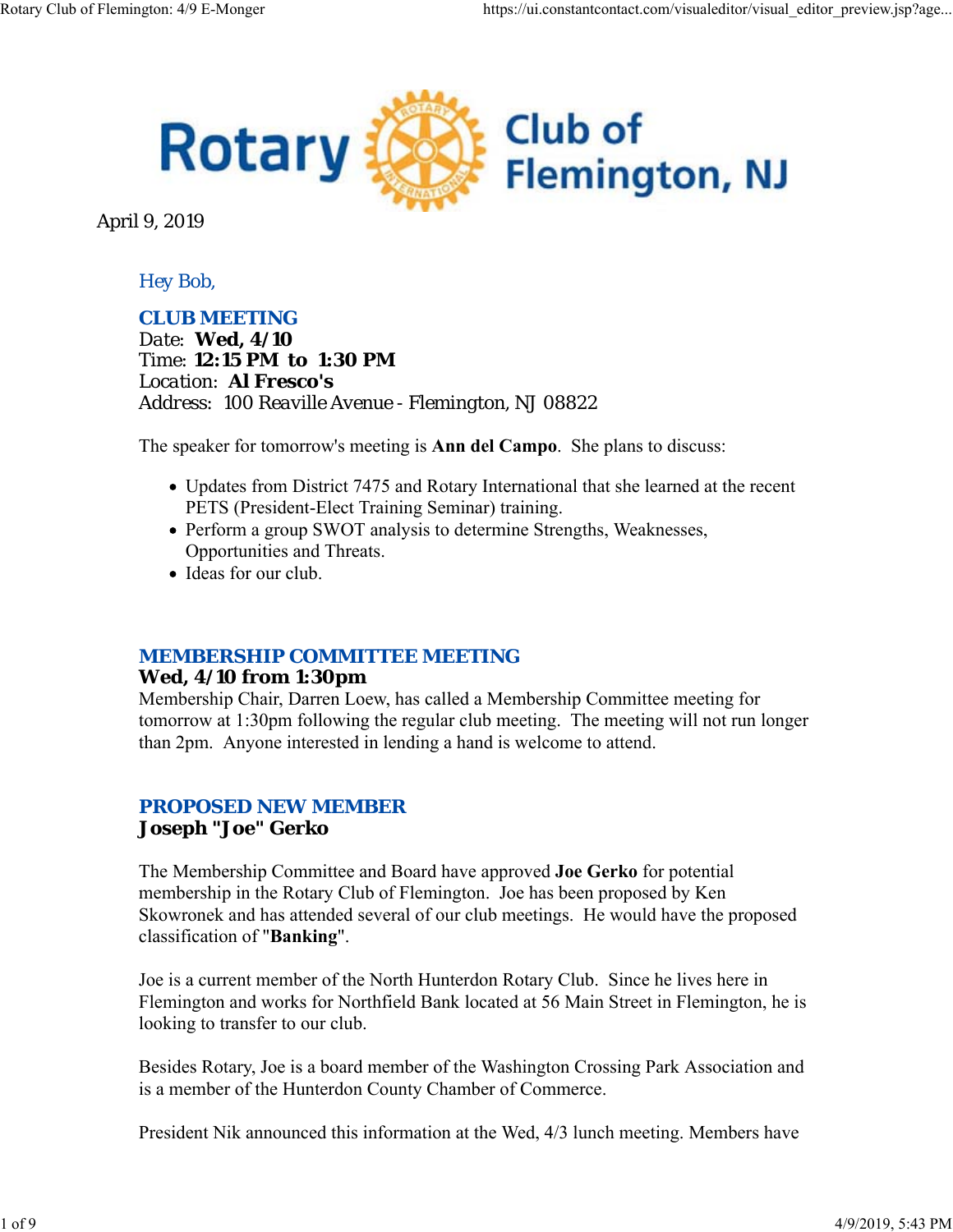until the end of business on **Tuesday, 4/9/2019** to submit a written objection to the board. If no objections are received, Joe will be eligible for membership and will have his Orientation meeting scheduled.



#### *RIDES for JOHN ZULLO* **From Sandy Clark Updated 4/9/2019**

The following is an updated schedule for driving John Zullo to Wednesday Rotary meetings during the next several weeks. This will be revised as necessary in each weekly E-Monger. Scheduled drivers should contact Sandy Clark at least 24 hours before the Wednesday meeting if they are unable to drive. At the same time, John will call the scheduled driver at least a day in advance if he does not plan to attend the meeting.

#### **Schedule of Drivers for John Zullo**:

- Apr. 10 Sandy Clark
- Apr. 17 Terry Martin
- Apr. 24 Ken Skowronek



# *Interact Club at H.C.R.H.S*

Ann Del Campo and Harry Mazujian are attending Interact Meetings at H.C.R.H.S. and will be sharing activities and updates as they learn about them.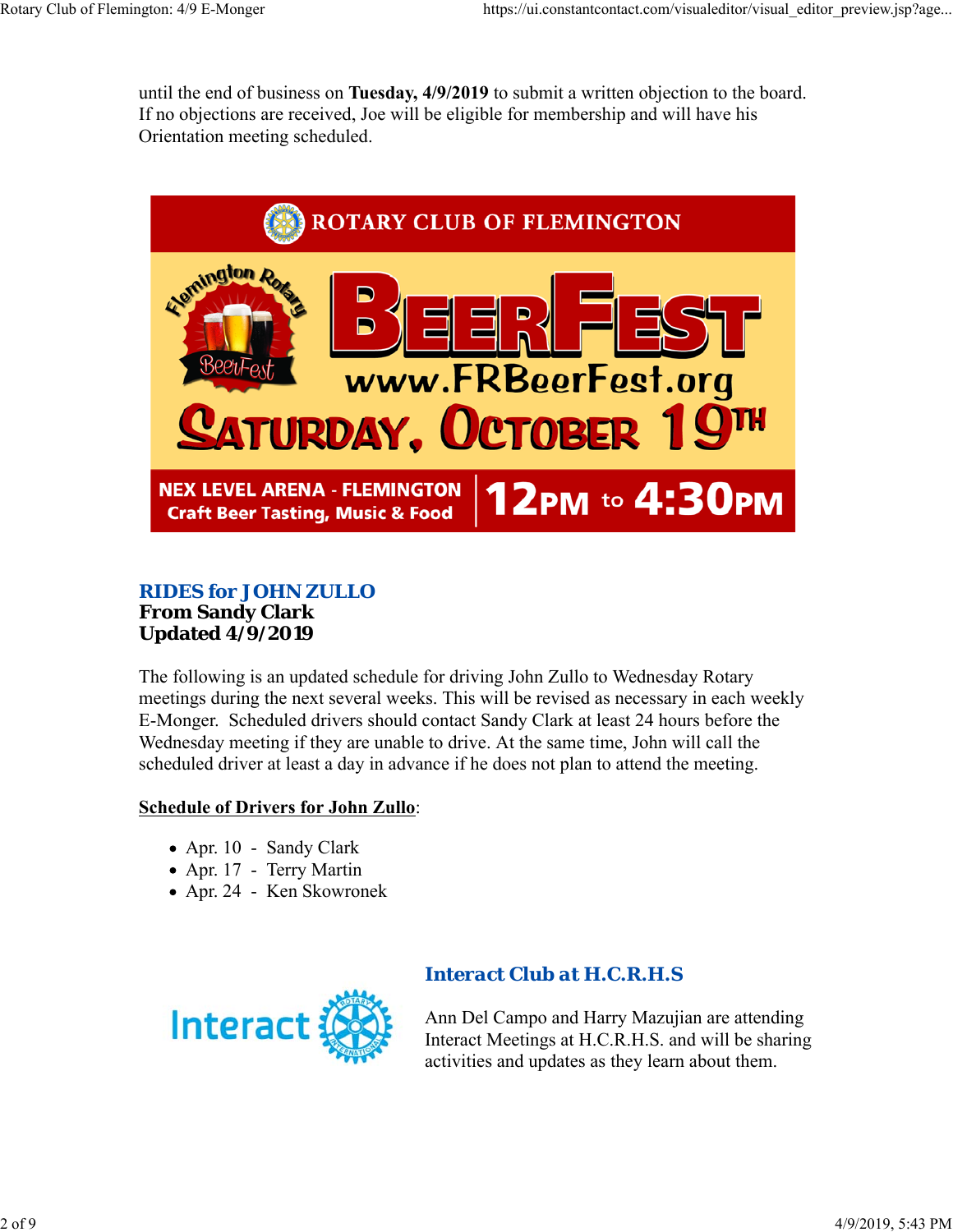

# *Follow Us on Facebook*

The Rotary Club of Flemington is on Facebook with two (2) different Facebook pages! One page is for all information about the Rotary Club of Flemington. The second page is

dedicated to the BeerFest event. Click the links below to access our Facebook pages:

- Rotary Club of Flemington, NJ
- Flemington Rotary BeerFest



#### *The Flemington Rotary MEMBER DIRECTORY Is Updated on the Website*

A PDF copy of the Club Directory kept on the club website, located on the password protected "**Members Only**" page. To access this, simply goto **www.FlemingtonRotaryNJ.org** and click on "Members

Only" in the upper left. The page is password protected. If you do not have the password, simply email us and request it.

If you see any updates that need to be made (a change of address, email, phone number, something is not listed correctly, etc.), please email Sandy Clark and request any changes to be made. **Click Here** to generate an email to Sandy.



# *SPEAKERS & PROGRAMS BEING SOUGHT*

**Jeff Moore**, our Program Chair, is looking for speaker & program ideas for upcoming meetings. If you have any leads, please pass them onto Jeff, who will follow-up to schedule the speaker.

**Click here** to generate an email directly to Jeff.



# *HUNTERDON COUNTY CHAMBER OF COMMERCE*

As you know, the Rotary Club of Flemington is a member of the H.C. Chamber of Commerce. This enables all Rotarians the ability to attend a Chamber function as a "member". If someone asks you what your business is, you would explain that you are a member representing the Rotary Club of Flemington. **Click Here** to visit the Chamber website for a listing of upcoming events.

# *ROTARY DISTRICT 7475 NEWS*

**Click Here** to read the current news from our Rotary District 7475.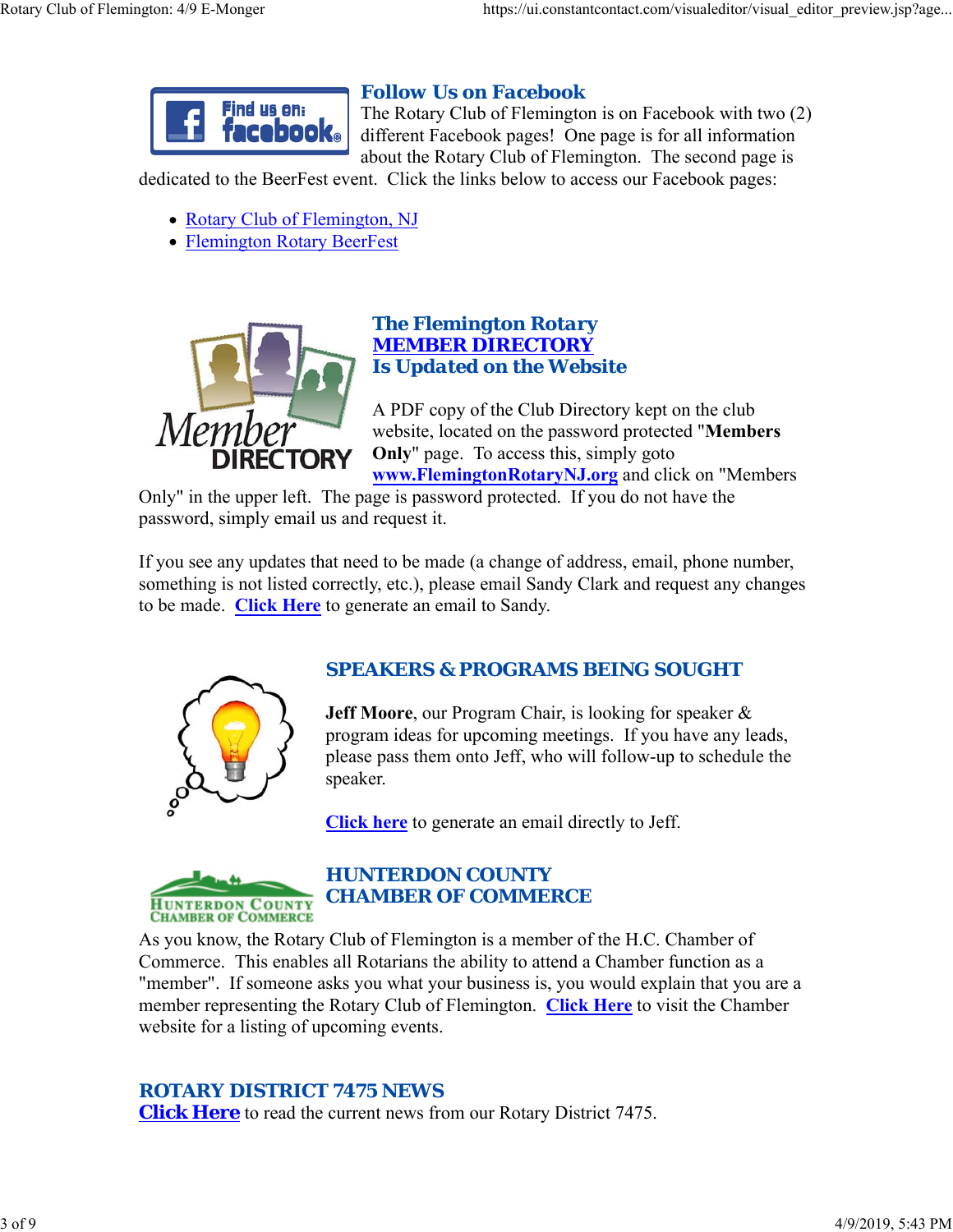# *UPCOMING CLUB MEETING PROGRAMS:*

Wed, 4/17: James Strizki will discuss Green initatives (Solar; Electrical Grid Independence - Microgrid / battery backup; and Hydrogen Technology - fuel cell cars and backup power). He will also discuss property sustainability. Wed, 4/24: TBA.

Wed,  $5/1$ : Barry Kroll, PDG: Key Changes in our District + Related Highlights. Barry is a member of the Madison Rotary Club. He also serves as District 7475 Webmaster and Rotary Leadership Institute Vice-Chair.

Wed, 5/8: TBA. Wed, 5/15: TBA. Wed, 5/22: TBA. Wed, 5/29: 5th Wed - TBA.

## *UPCOMING DATES TO NOTE:*

Next RCOF Board Meeting: Wed, TBA at 5:30 PM (Usually the 3<sup>rd</sup> Wed). Next BeerFest Meeting: Wed, 5/1 at 6:30 PM (Usually the 3<sup>rd</sup> or 4th Wed). **Next Membership Meeting:** Wed, 4/10 at 1:30 PM (Usually the 2<sup>nd</sup> Wed).

**Upcoming RCOF Club Events, Fundraisers, Fellowship Events, Etc**.: 10/19 (Sat): Flemington Rotary BeerFest (Nex Level Arena)

# **Rotary District 7475 Events & Functions:**

4/20: Rotary Leadership Institute, 7:30 am to 3:30 pm (West Orange High School) 5/3-5: District Conference in Gettysburg 5/13: District Training Assembly 6/1-5: Rotary International Convention - Hamburg Germany 6/21-23: RYLA (Rotary Youth Leadership Awards) 6/24: District Banner Exchange (Change Over Dinner)

## *COMMITTEE LIST:*

**Click Here** to download the listing of all current Club Committee's and its members.

## *"MEMBERS ONLY" WEBSITE:*

# **Click Here for the Members Only section of the website to find:**

- 1) The "Membership Proposal Form" to propose a new member.
- 2) New Member Information.
- 3) An Online Copy of the Club Membership Directory.
- 4) A Link to All Photos Albums of the Club.

#### *ROTARY WEBSITE LINKS:*

Rotary International: **www.Rotary.org** Rotary District 7510: **www.RotaryNJ.org**

## *NEARBY ROTARY CLUB MEETINGS:*

As A Rotarian, you are Welcome to attend a Rotary Club meeting anywhere in the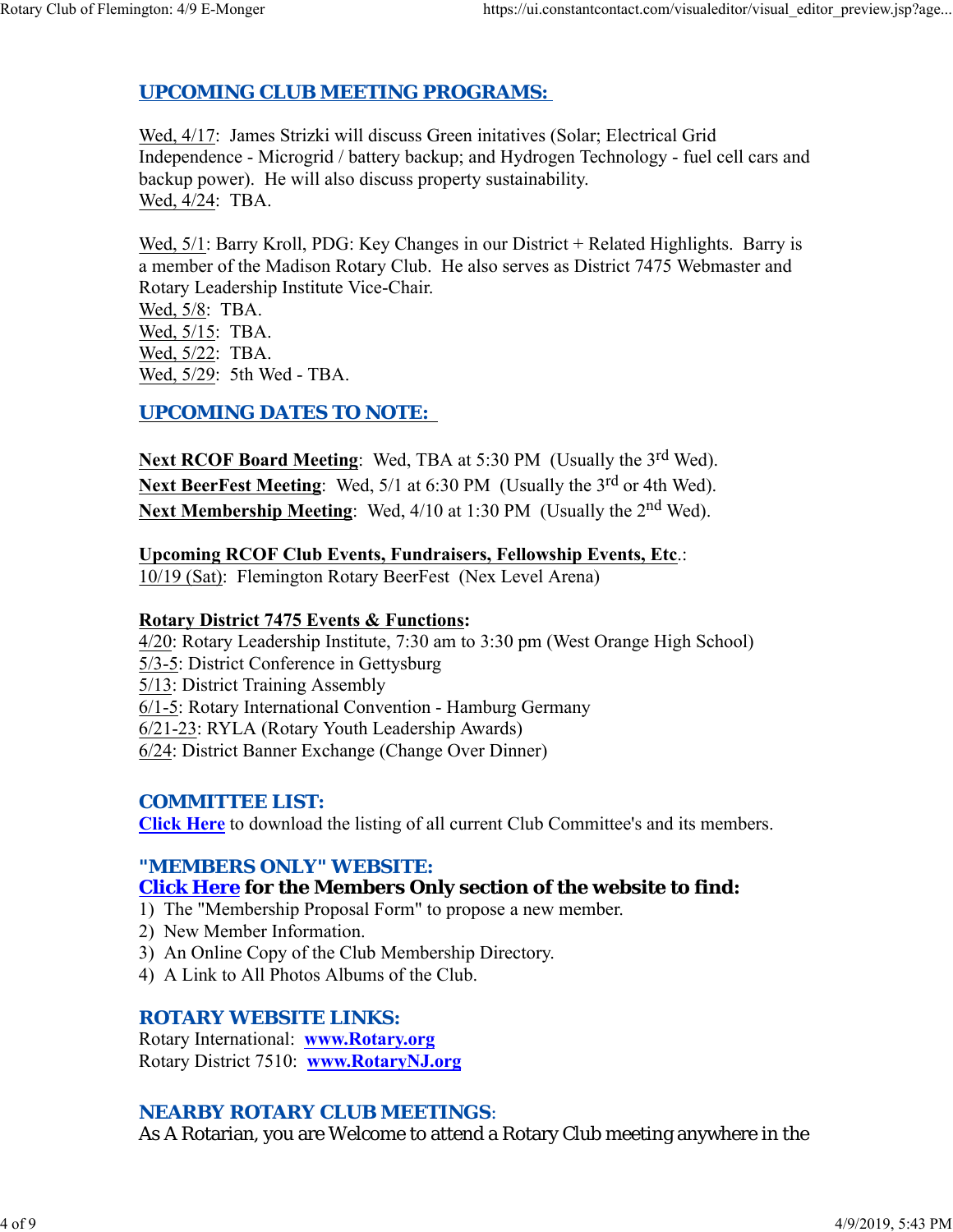world. Click here for the Rotary Club Locator App. Or see below for some local meetings:

#### Mondays

**Lambertville/New Hope** (6:30 pm) - Lambertville Station Restaurant; 11 Bridge Street, Lambertville NJ 08530

#### Tuesdays

**Whitehouse** (12:15 pm) - The Rail; 157 Main Street, Whitehouse Station, NJ 08889 **Princeton** (12:15 pm) - The Nassau Club; 6 Mercer Street, Princeton, NJ 08540

#### Wednesdays

**Branchburg Township** (7:30 am): Stoney Brook Grille; 1285 Route 28, North Branch, NJ 08876

**Flemington** (12:15pm): Al Fresco's Restaurant; 100 Reaville Ave, Flemington, NJ 08822 **Hillsborough Township** (6:15 pm): The Landing Restaurant; 311 Amwell Road, Hillsborough, NJ 08844

#### Thursdays

**Clinton Sunrise** (7:30 am): Clinton Fire House; Old Hwy. 22 & New Street, Clinton, NJ 08809

**Montgomery/Rocky Hill** (7:30am): Cherry Valley Country Club; 125 Country Club Drive, Skillman, NJ 08558

**Somerville/Bridgewater** (12:15 pm): Raritan Valley Country Club; 747 State Route 28, Bridgewater, NJ 08807

**Trenton** (12:15 pm): Trenton Country Club; 201 Sullivan Way, West Trenton, NJ 08628

#### Fridays

**North Hunterdon** (12:15 pm): Mountain View Chalet; 154 Route 173, Asbury, NJ 08802

**Princeton Corridor** (12:15pm): Hyatt Regency; 102 Carnegie Center, Rt. 1 North, Princeton, NJ 08540

#### eClub

**Rotary eClub of Hunterdon Horizon**: View website for meetings or online makeups.

# RI President's Call for Action in **2018-2019**: **"Be the Inspiration" Rotary Club of Flemington, NJ - Our 95th Year**

Founded October 3, 1923 \* Charter #1529 \* District 7475

| Club President     | <b>Nik Kritharis</b> |  |
|--------------------|----------------------|--|
| President-Elect    | Ann del Campo        |  |
| Secretary          | <b>Kyle Fogarty</b>  |  |
| Treasurer, General | <b>Terry Ownes</b>   |  |
| Treasurer, Lunch   | <b>Ken Skowronek</b> |  |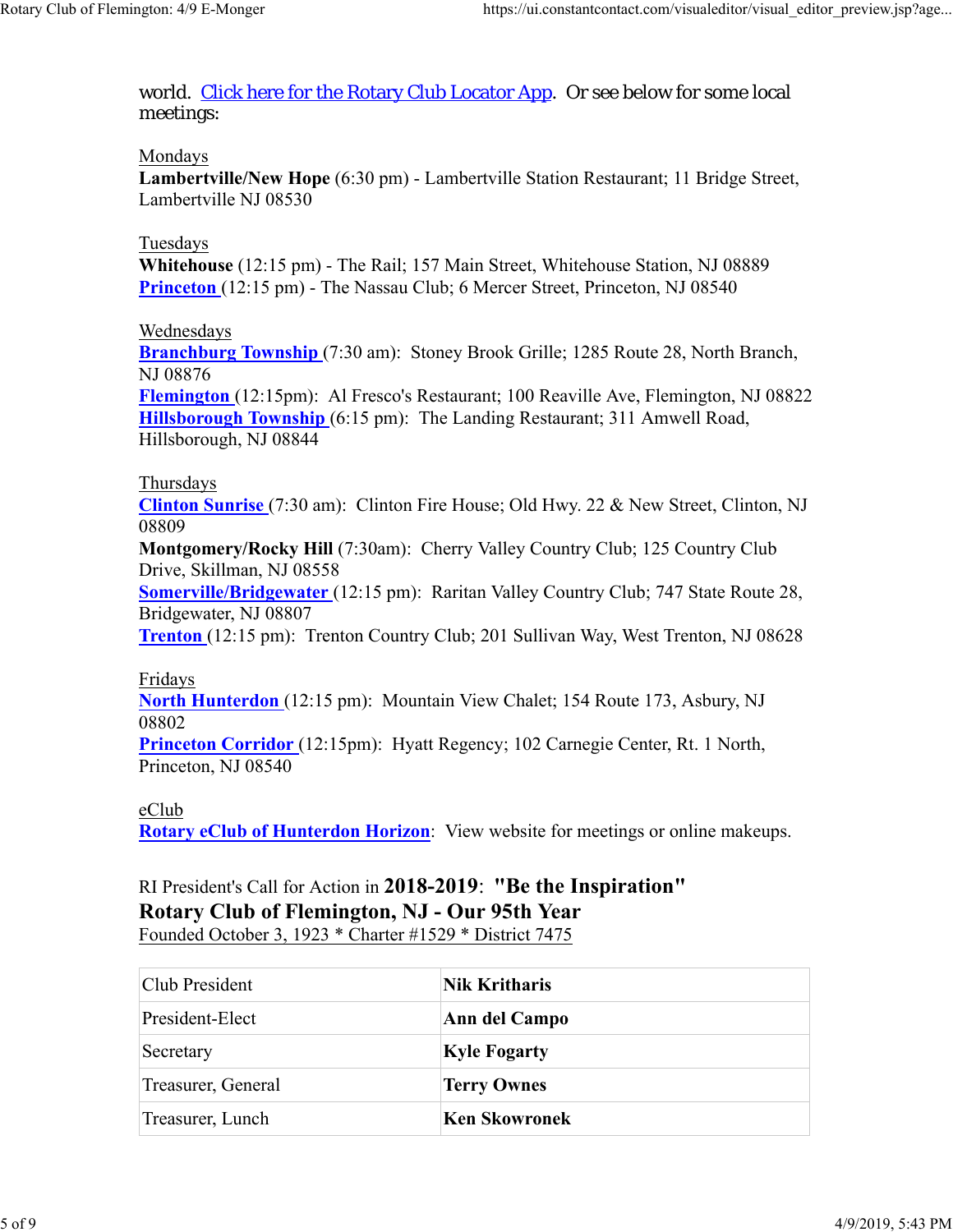| <b>Board Member</b>                      | <b>Kim Metz</b> (immediate Past-President)    |
|------------------------------------------|-----------------------------------------------|
| <b>Board Member</b>                      | <b>Sandy Clark</b>                            |
| <b>Board Member</b>                      | D.J. Wright                                   |
| Sergeant-at-Arms                         | <b>Tom Fisher</b>                             |
| R.I. President                           | <b>Barry Rassin</b> (New Providence, Bahamas) |
| District Governor (DG)                   | <b>John Wilson</b> (Newark)                   |
| District Governor Elect (DGE)            | <b>Ray Freaney (Madison)</b>                  |
| District Governor Designee (DGD)         | <b>M. Ann Walko</b> (Watchung-Warren)         |
| <b>Assistant District Governor (ADG)</b> | Jeannie Tsukamoto (***)                       |

Club Meetings: **Wednesday, 12:15 pm, Al Fresco's**

100 Reaville Avenue - Flemington, NJ 08822

# **Flemington Rotary Foundation - Officers**

Note terms run from July 1 through June 30th for the years listed

| President           | <b>Bob Chittenden</b> (2018 - 2023)                   |
|---------------------|-------------------------------------------------------|
| Vice-President      | <b>Bob Newland</b> (2018 - 2022)                      |
| Secretary           | <b>Sandy Clark</b> (2017 - 2020)                      |
| Treasurer           | <b>Kim Metz</b> (2018-2019) Nik Kritharis (2019-2024) |
| <b>Board Member</b> | <b>D.J.</b> Wright $(2017 - 2021)$                    |



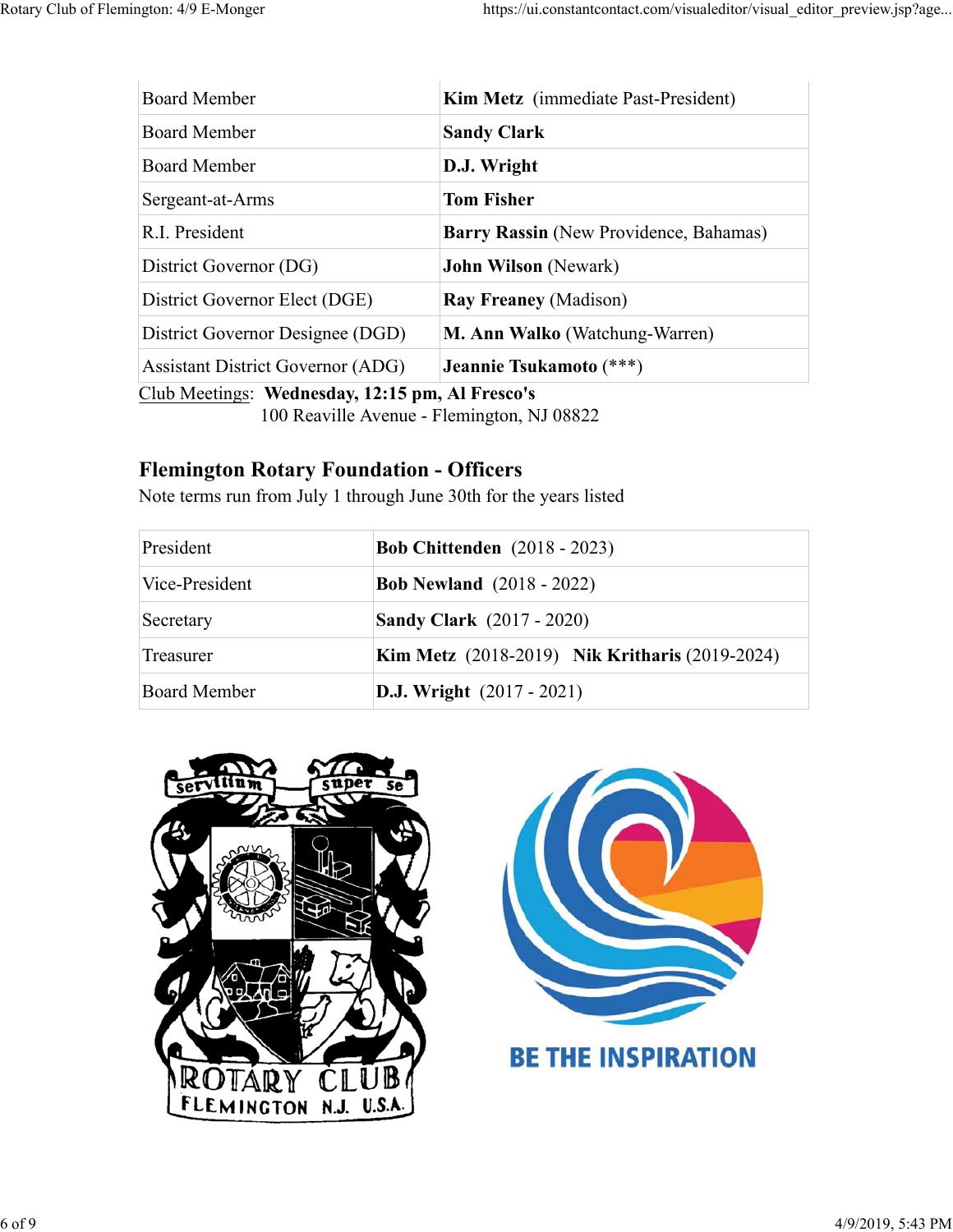**MISSION STATEMENT:** The mission of Rotary International is to assist and guide Rotarians and Rotary clubs to accomplish the Object of Rotary to ensure Rotary's continuing relevance and to help build a better world, emphasizing service activities by individuals and groups that enhance the quality of life and human dignity, encouraging high ethical standards, and creating greater understanding among all people to advance the search for peace in the world.

**THE OBJECT OF ROTARY:** The object of Rotary is to encourage and foster the ideal of service as a basis of worthy enterprise and, in particular, to encourage and foster:

**1st**: The development of acquaintance as an opportunity for service;

**2nd**: High ethical standards in business and professions, the recognition of the worthiness of all useful occupations, and the dignifying of each Rotarian's occupation as an opportunity to serve society;

**3rd**: The application of the ideal of service in each Rotarian's personal, business and community life;

**4th**: The advancement of international understanding, goodwill, and peace through a world fellowship of business and professional persons united in the ideal of service.

**THE 4-WAY TEST:** "Of the things we think, say or do:

- **1st**: Is it the Truth?
- 2<sup>nd</sup>: Is it Fair to all concerned?
- **3rd**: Will it build goodwill and better friendships?
- **4th**: Will it be beneficial to all concerned?"

## *ROTARY's AVENUE'S OF SERVICE*:

**1)** Through **Club Service**, we have fun, build lasting friendships, and make sure that our club runs well.

**2)** Through **Vocational Service**, we volunteer our professional skills to serve others and promote integrity in everything we do.

**3)** Through **Community Service**, we address local needs and work with our community to bring lasting improvements.

**4)** Through **International Service**, we meet humanitarian needs around the globe and promote world understanding and peace.

**5)** Through **Youth Service**, we work with young people to help them become the next generation of leaders, visionaries, and peacemakers.

# **2018-2019 CLUB MEMBER ROSTER Rotary Club of Flemington, NJ**

Current Number of Members: 36

| Rotarian                    | <b>Member Since</b> | <b>Classification</b>           |
|-----------------------------|---------------------|---------------------------------|
| Bohler, Herbert C. (Herb)   | 1977                | Specialty Advertising           |
| Chittenden, Robert L. (Bob) | 2003                | M.E.F.P. Consulting Engineering |
| Clark, Arthur L. (Sandy)    | 1987                | Printing                        |
| Davidson, James G. (Jim)    | 2002                | Rubber Products                 |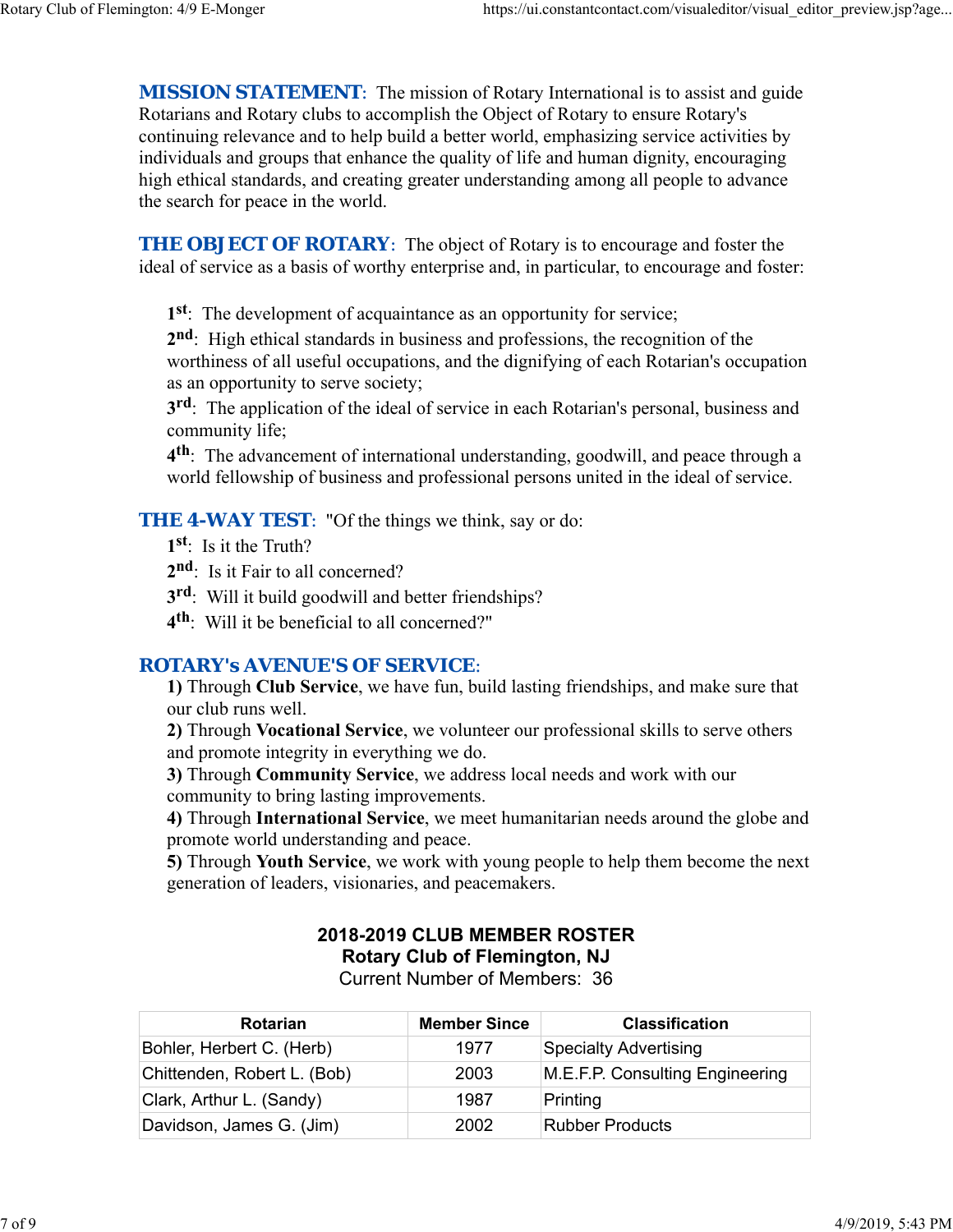| del Campo, Ann                    | 2016 | <b>Scientist &amp; Farmer</b>            |
|-----------------------------------|------|------------------------------------------|
| Ferrari, Frederick J. (Fred)      | 1964 | Orthodontia                              |
| Fisher, Charles H. (Charlie)      | 1961 | <b>Funeral Services</b>                  |
| Fisher, Thomas H. (Tom)           | 2012 | <b>Property &amp; Casualty Insurance</b> |
| Fogarty, Kyle M.                  | 2017 | <b>Financial Advisor</b>                 |
| Harrison, Jeffrey (Jeff)          | 1996 | Psychotherapy                            |
| Hyatt, Frederic D. (Fred)         | 2017 | Retired - Aerospace                      |
| Kamnitsis, Christopher P. (Chris) | 2001 | <b>Financial Planning</b>                |
| Kritharis, Nikolaos (Nik)         | 2016 | Dentistry                                |
| Liebross, Ira                     | 1997 | <b>Family Medicine</b>                   |
| Loew, Darren                      | 2002 | <b>Orthodontics</b>                      |
| Martin, Teresa (Terry)            | 1993 | Solid Waste/Recycling                    |
| Mazujian, Harry                   | 2004 | Clergy                                   |
| McWilliams, Nancy                 | 1992 | Psychotherapy                            |
| Metz, Kim                         | 2007 | <b>Technical Education</b>               |
| Moore, Jeffrey (Jeff)             | 2018 | <b>Education - Secondary</b>             |
| Muller, George D.                 | 1964 | <b>Cut Glass Manufacturing</b>           |
| Newland, Robert D. (Bob)          | 1998 | Insurance                                |
| Ownes, Terry M.                   | 1987 | <b>Floor Covering</b>                    |
| Phelan, Christopher J. (Chris)    | 2009 | <b>Chamber Of Commerce</b>               |
| Randolph, R. Wayne                | 1982 | <b>Veterinary Medicine</b>               |
| Ruberto, Johanna S.               | 2016 | <b>High School Administration</b>        |
| Schaible, R. Michael (Mick)       | 1998 | <b>Appraisal Services</b>                |
| Skowronek, Kenneth J. (Ken)       | 1994 | <b>Family Law</b>                        |
| Stothoff, Richard H. (Dick)       | 1966 | <b>Sanitary Engineering</b>              |
| Widico, Karen A.                  | 1997 | <b>Public Health Services</b>            |
| Williams, Gwen                    | 1991 | Purchasing/Manufacturing                 |
| Wise, Robert (Bob)                | 1992 | <b>Hospital Administration</b>           |
| Woske, Harry                      | 1977 | Cardiology                               |
| Wright, Daniel J. (D.J.)          | 2003 | <b>Funeral Services</b>                  |
| Ziegler, Joseph E. (Joe)          | 1988 | <b>Investment Advisor</b>                |
| Zullo, John J. (Johnnie)          | 1987 | <b>Chemical Engineering</b>              |

Yours in Rotary Service, Bob Chittenden

**Rotary Club of Fleminton, NJ** PO Box 751 - Flemington, NJ 08822 www.FlemingtonRotaryNJ.org

Providing "Service Above Self" Since 1923